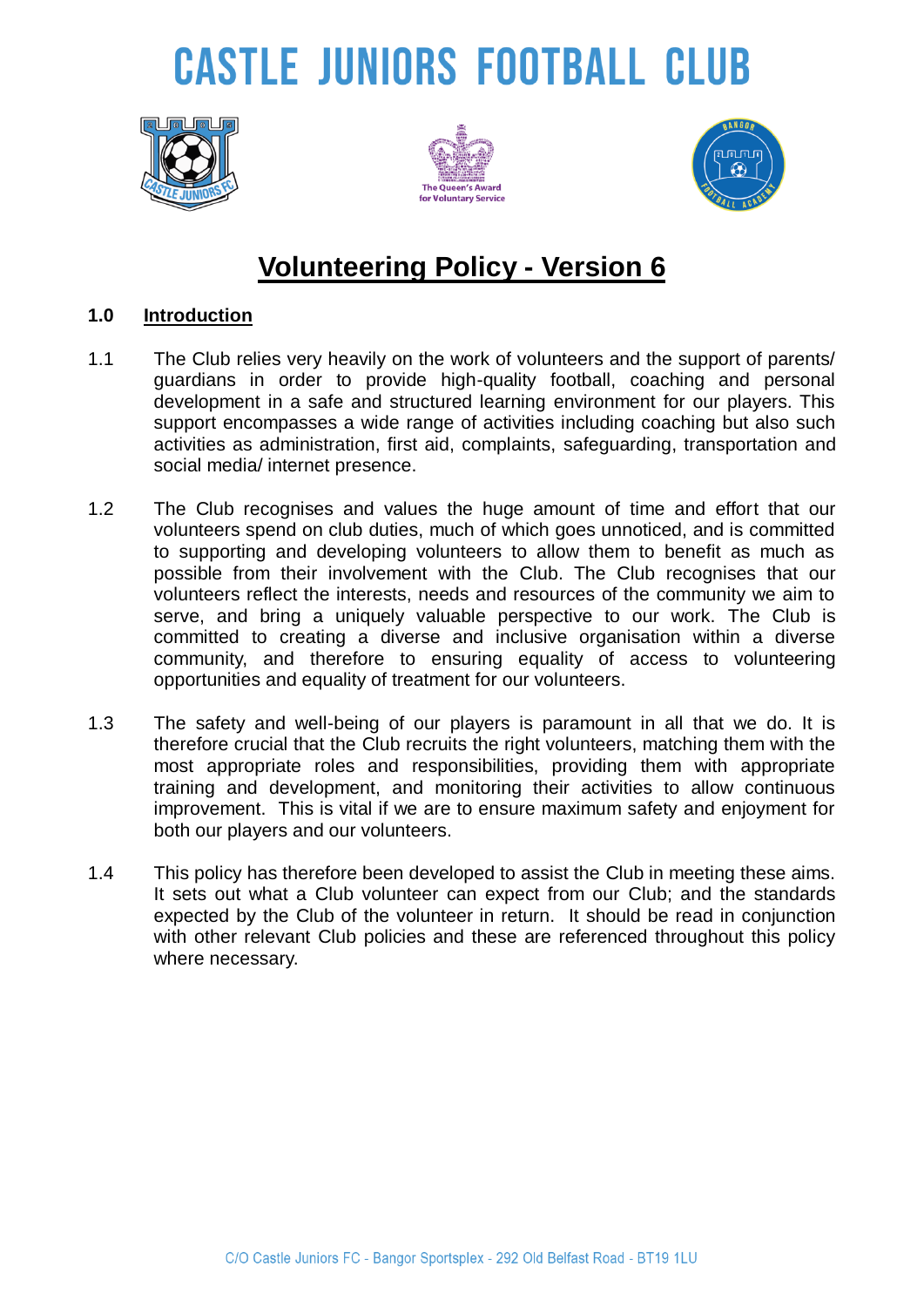#### **2.0 Role Definition**

- 2.1 The vast majority of our volunteers come from the ranks of parents/ guardians/ carers with players at the Club. Some people wish to become more actively involved in the Club in some capacity, whilst others find themselves drifting into such roles. In some cases, individuals are actively targeted by the Club as it is felt that their skills and abilities would be a good support for Club activities. However people find themselves becoming a club volunteer, it is vital that their status within the Club is clear and formally registered, including a role description outlining the purpose, tasks and main expectations of the role.
- 2.2 The Club has therefore put in place structures for the effective management of volunteers, including coordinating the assigning of volunteers to roles, ensuring that they are supported and monitored in their role, providing appropriate training and resources to support their work, and ensuring that a role description (including any necessary checks or qualifications) is in place and kept up to date for ongoing roles.
- 2.3 If existing Club officers/ volunteers identify the need for a specific skill or ability within the Club where a gap may currently exist (or to add to the club's capacity), this should be communicated to a Management Committee member. If an individual has already been identified for this potential role by the proposer, then that person's name, contact details and connection to the Club (if any) should be provided.
- 2.4 If a club officer or volunteer becomes aware of someone who wishes to become more involved in Club activities, they should provide the details to a Management Committee member.
- 2.5 In addition to the above, the player registration process will include an opportunity for parents/ guardians/ family members to show interest in different types of voluntary roles. The Club will keep a record of such offers of support. The Management Committee will also periodically review the volunteers working in the Club, to identify gaps or opportunities for further development, and to consider the need to target any under-represented groups.

#### **3.0 Recruitment**

- 3.1 By whatever route roles or volunteers become known, the Director of Football and Heads of Football (for coaching volunteers), and the Management Committee (for non-coaching volunteers) will consider options for filling the role/ placing the volunteer, with reference to the priorities set out in the Club's Development Plan.
- 3.2 This process will include consideration of the best way to find a suitable person to fill a vacant role, ensuring that the process is transparent and open, with no one excluded on the basis of their background. Options considered will include an open call for applicants for a specified role, or more informal recruitment from people who have shown interest.
- 3.3 An informal conversation will be part of this process, and will use the framework provided by the Access NI Application Form. This may be supplemented by more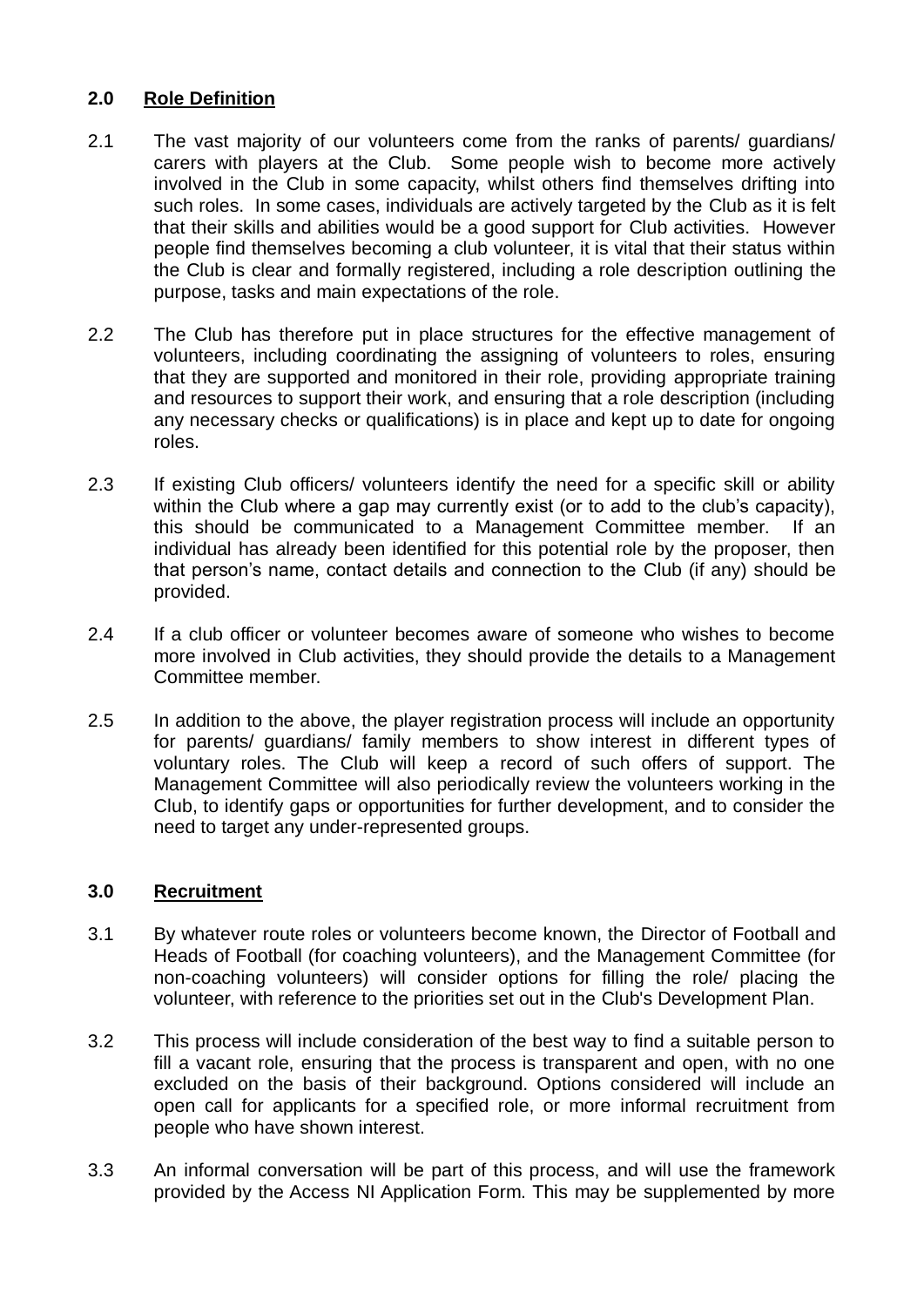formal conversations where appropriate. Confidentiality will be honoured in this process. Certain roles will also be subject to election at General Meetings. As part of the recruitment process, the Club may make enquiries about the volunteer and may seek references if considered appropriate.

- 3.4 The Club will follow the advice of the IFA in terms of any Access NI disclosures which give rise to concerns. This may lead to a volunteer not being able to continue volunteering for the Club; or may lead to a probationary period or other arrangement being put in place. In all such cases, the Club will recognise that such decisions may create sensitivities and will handle matters tactfully and with full regard for confidentiality.
- 3.5 The club recognises the very valuable role that our volunteers play in developing our club and our players. We are predominantly a volunteer-based club, but we recognise that there are occasions when we may need to pay individuals to undertake duties which we cannot reasonably expect volunteers to undertake. The circumstances in which we will be willing to consider paying volunteers are:
	- For specific ongoing roles where the extent of the role alongside the skills needed have led Management Committee to offer payment;
	- Where there is specific external funding or a specific external income source for a particular piece of work;
	- Where we bring in someone with skills not readily available in our volunteer base.
- 3.6 Where we do offer payment for roles, the following will apply:
	- We will start from a preference for all activities to be undertaken by unpaid volunteers;
	- Management Committee will consider the ability to do currently paid work on a voluntary basis prior to the start of each season, and when there is a change of circumstances such as the end of a grant or change in overall club financial circumstances, and document the specific reasons why any activity needs to be paid and the fee rates that will apply;
	- All club volunteers will have opportunity to make themselves available for the paid activity (which will be specified and have any mandatory/ desirable experience and qualifications clearly stated) and an open selection process will take place.
- 3.7 The Club complies fully with the Code of Practice issued by the Northern Ireland Office in connection with the use of information provided to registered persons, their nominees and other recipients of information by Access NI under Part V of the Police Act 1997, for the purposes of assessing applicant's suitability for employment purposes, voluntary positions, licensing and other relevant purposes. The Club undertakes to treat all applicants for positions fairly and not to discriminate unfairly or unlawfully against the subject of a Disclosure on the basis of a conviction or other information revealed.
- 3.8 The Club ensures that no applicant or member of staff/ volunteer is subject to less favourable treatment on the grounds of gender, marital status, race, nationality,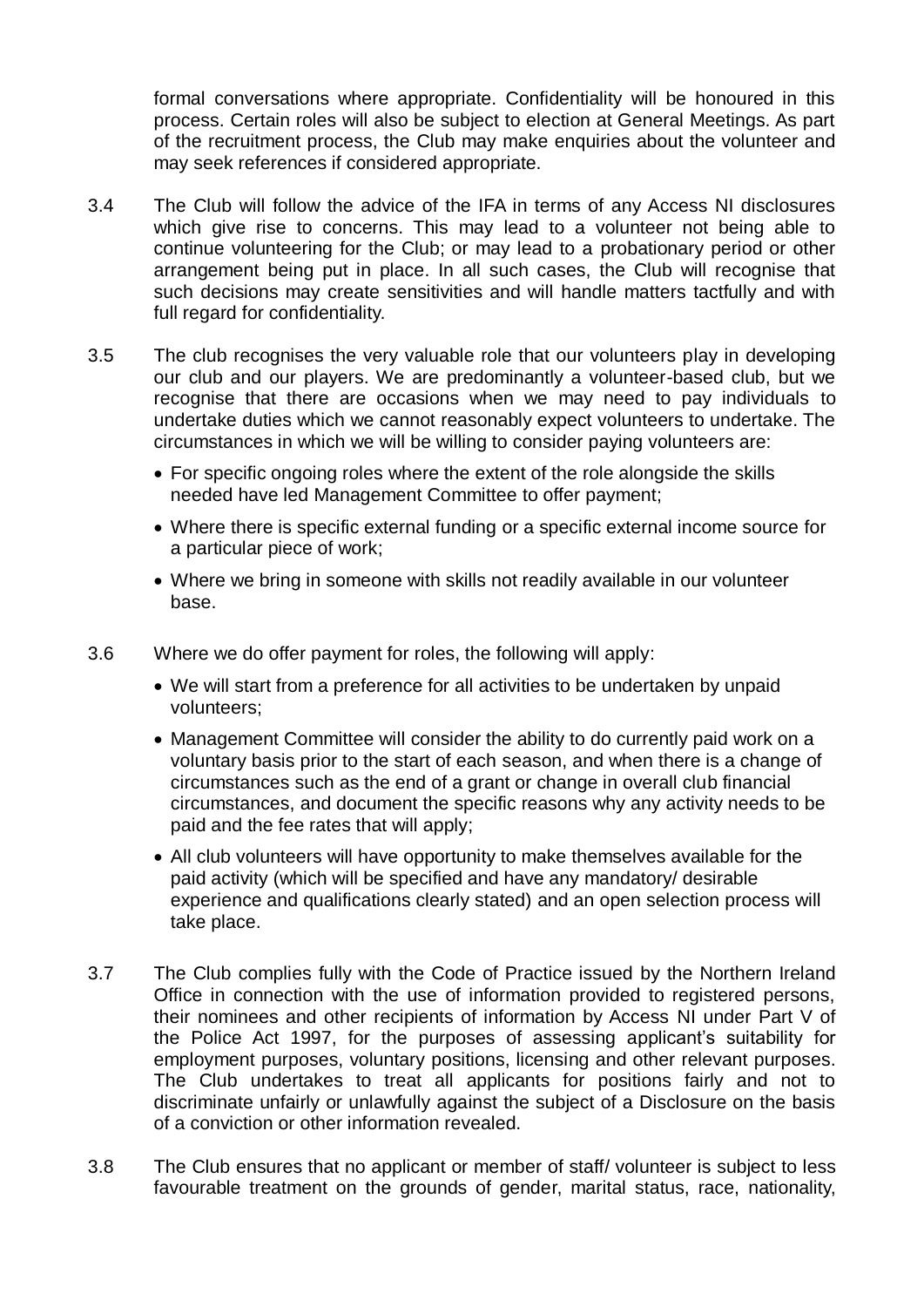ethnic or national origins, age, sexual orientation, responsibilities for dependants, physical or mental disability political opinion or offending background, or is disadvantaged by any condition which cannot be shown to be relevant to performance.

- 3.9 The Club promotes equality of opportunity for all with the right mix of talent, skills and potential, and welcomes applications from a wide range of individuals, including those with criminal records. The selection of employees/ volunteers will be based on those who meet the necessary standard of skills, qualifications and experience. Where an Access NI Disclosure is deemed necessary for a position, all applicants will be made aware at the initial recruitment stage that the position will be subject to a Disclosure and that the Club will request the individual being offered the position to undergo an appropriate Access NI Disclosure check.
- 3.10 In line with the Rehabilitation of Offenders (Northern Ireland) Order 1978, the Club will only consider convictions which are defined as "unspent" within the terms of that Order, unless the nature of the position is such that we are entitled to ask questions about an individual's entire criminal record. Having a criminal record will not necessarily debar an individual from working with the Club. This will depend on the nature of the position sought, together with the circumstances and background of the offence(s) or other information contained on a disclosure certificate or provided directly to us by the appropriate statutory authorities.
- 3.11 The Club undertakes to ensure an open, measured and recorded discussion on the subject of any offences or other matters that might be considered relevant for the position concerned. Failure to reveal information that is directly relevant to the position sought could lead to withdrawal of the conditional offer of employment or voluntary position.
- 3.12 The Club will ensure that all those who are involved in the recruitment process have been suitably trained to identify and assess the relevance and circumstances of Disclosure information. We also ensure that they have received appropriate guidance and training in the relevant legislation relating to employment of exoffenders. We undertake to make every subject of an Access NI Disclosure aware of the existence of the Code of Practice. The Club has in place an SLA with the Irish FA for them to support and advise us on these matters.

#### **4.0 Induction and settling in**

4.1 By whatever route a person finds themselves as a new volunteer within the Club, the same induction process will apply and will serve to orientate the volunteer to the Club, seeking to minimise any issues that may arise. This will often be an informal process but should cover the following key areas and should be provided within six weeks of the volunteer starting their duties.

#### *About the Club*

Details of the Club's history & aims

Club structure, ethos and management (along with identification of Club Management Committee members and other key officials) Club policies

The importance of volunteers to the Club and how to provide feedback to the Club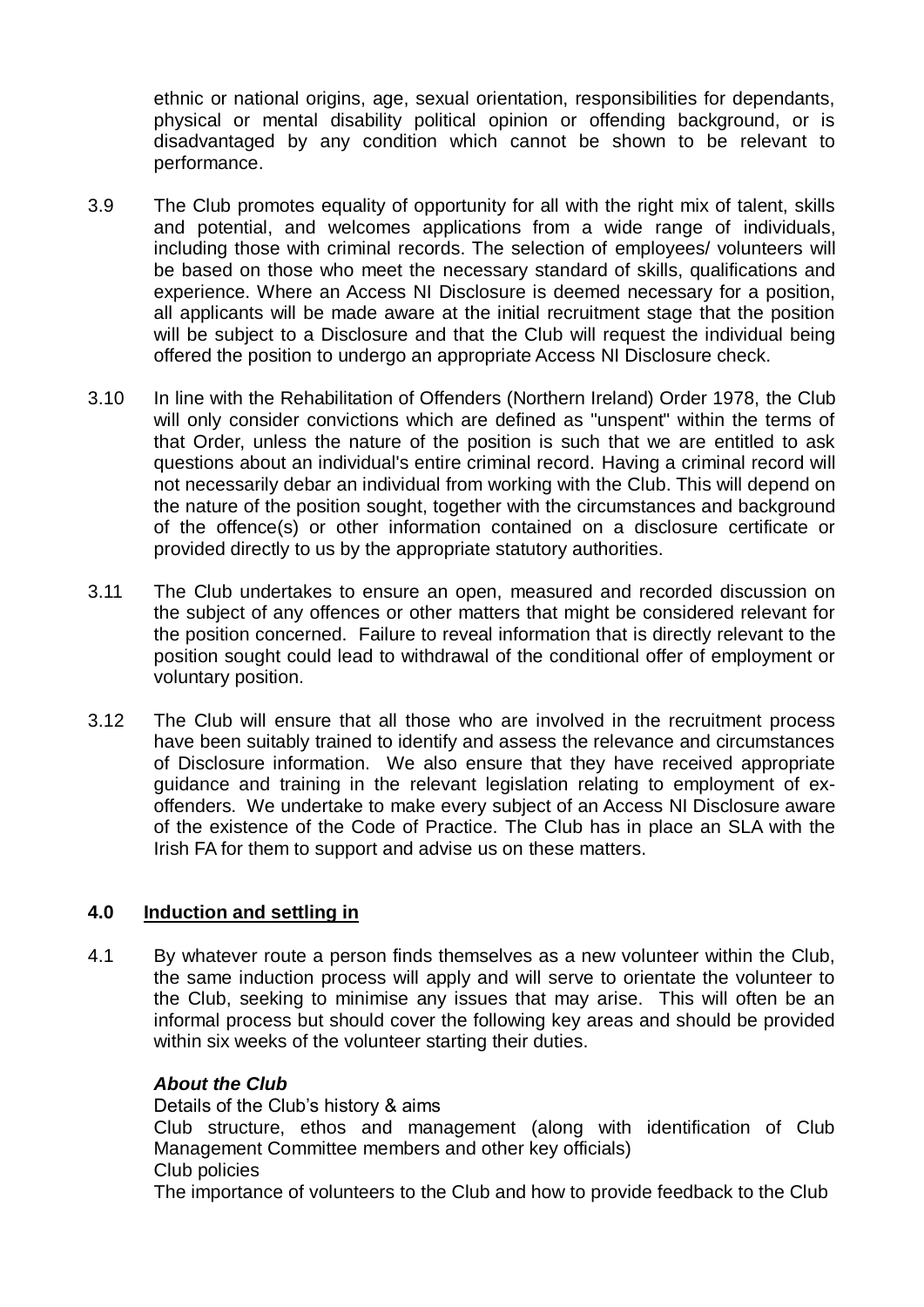#### *Facilities & Volunteer Base*

Facilities for volunteers e.g. communication, social media, health and safety guidelines, etc.

#### *Volunteer Role*

Outline of volunteer role, tasks involved, confirm agreed commitment including where relevant day / time, etc. Details of other staff / volunteers working with directly Boundaries of role / expected conduct / confidentiality The process to follow if difficult situations arise Insurance cover Health and Safety Child/Adult Safeguarding

#### *The Support System*

Key contacts and their details Outline length of settling in period and explain initial settling in period / mentoring Other support available e.g. supervision/support meetings Resources, equipment **Training** How expenses are paid

- 4.2 An Induction Form shall be completed by the person delivering the induction and signed by both the person delivering the induction and the new volunteer, confirming that they have received this information. This form will then be filed in Club records.
- 4.3 The volunteer will also complete the Volunteer Agreement Form and return it to the Club. The form will include space to declare any other interests which could be relevant to the volunteer's work with the Club, such as involvement with other clubs, or with club suppliers/ sponsors. All Club volunteers, coaches and officials will formally declare any potential conflict of interest as soon as they become aware of it, and agree how to handle it. Not declaring any conflict of interest will be treated by the Club as a serious matter and handled through the Club's Complaints and Discipline Policy.
- 4.4 All declared interests will be held on a Register maintained by the Management Committee, which will be referenced as necessary, with anyone with a relevant interest excluded from any connected Club decision-making processes. If the Management Committee determines that any interest presents significant difficulties in the efficient and effective operation of the Club, they will discuss it with the club member involved and agree a way forward.
- 4.5 A summary of Club policies will be provided to volunteers at the induction session; volunteers will confirm on the Volunteer Agreement Form that they have received this and will abide by the policies. Volunteers will be asked to sign a new Volunteer Agreement Form every three years.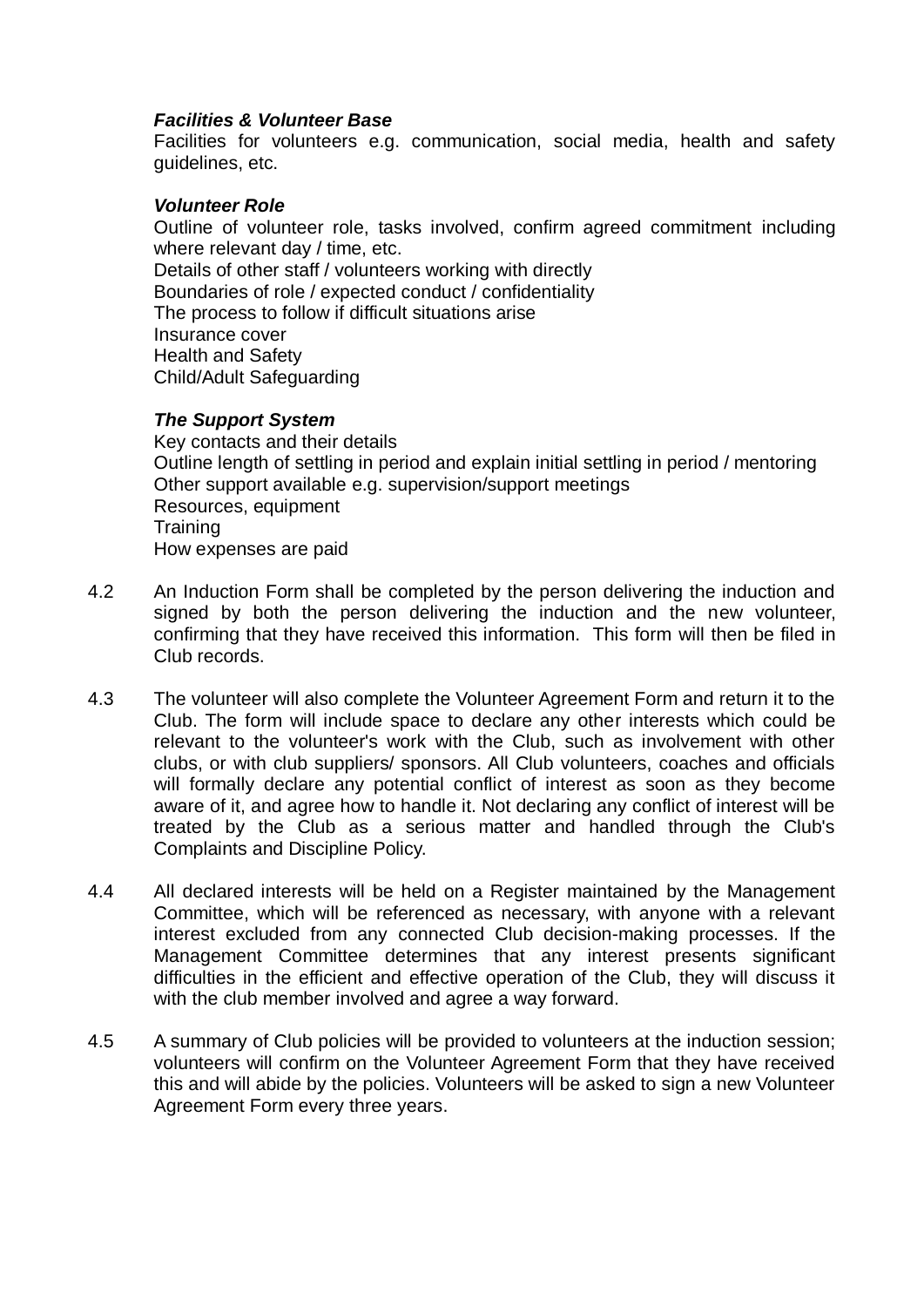#### **5.0 Mentoring / Training / Development**

- 5.1 Most of our volunteers do not receive any financial payment for their work; for most it is reward enough to be actively involved in the social and sporting development of players, watching them improve and become more confident. The Club is however committed to ensuring that we have the highest levels of ability and professionalism in the support that we provide to our players and, to this end, the Club has always placed great emphasis on the development of our volunteers through appropriate training. It is an area that the Club has always invested heavily in, and one that will continue to attract Club funding and financial support in line with the overarching club Development Plan.
- 5.2 All coaching volunteers will, in the first instance, be mentored by an existing coach (normally from the Year Group in which the volunteer is working) for a settling in period under the oversight of the relevant Head of Football. Informal feedback from the mentor will be provided to Director and Heads of Football on a regular basis as to how the volunteer is progressing and any issues arising that need attention. The length of the settling in period will be agreed in light of the role and the volunteer's previous experience.
- 5.3 The mentoring arrangement for non-coaching volunteers will be agreed on a case by case basis, given the wide range of roles; but in all cases feedback from volunteers to allow the Club to improve will be actively encouraged.
- 5.4 Our volunteers can expect relevant training both internally from Club officials/ colleagues and also delivered by external professionals where appropriate in areas such as Safeguarding and First Aid. In addition, if the volunteer has shown a level of commitment and proficiency in their work and wishes to develop their skills in a more structured and formal way, consideration will be given to supporting them towards a recognised qualification (which normally starts at the National Coaching Certificate for coaching volunteers) in line with the needs of the Club as outlined in the Club Development Plan. Such training will be determined by the relevant Head of Football for coaching volunteers and the Management Committee for non-coaching volunteers.
- 5.5 Training and awareness days are held on an ad-hoc basis and cover relevant areas such as sports nutrition, fitness, bullying and risk assessments. Volunteers will be given the chance to avail of these opportunities as and when they arise, further aiding them in their development as a volunteer at the Club.

#### **6.0 Administration**

- 6.1 No Club volunteers will work unsupervised with players until Access NI procedures have been completed; they will always initially undertake their new role under the close supervision of an existing Club volunteer as appropriate.
- 6.2 Any volunteers under the age of 18 will be supervised by an adult in any club activities. All club squads must be supervised by at least one (two recommended) registered coaches/ volunteers who are at least 18 years old. This extends across all club activity. These coaches/volunteers must not be acting in any other capacity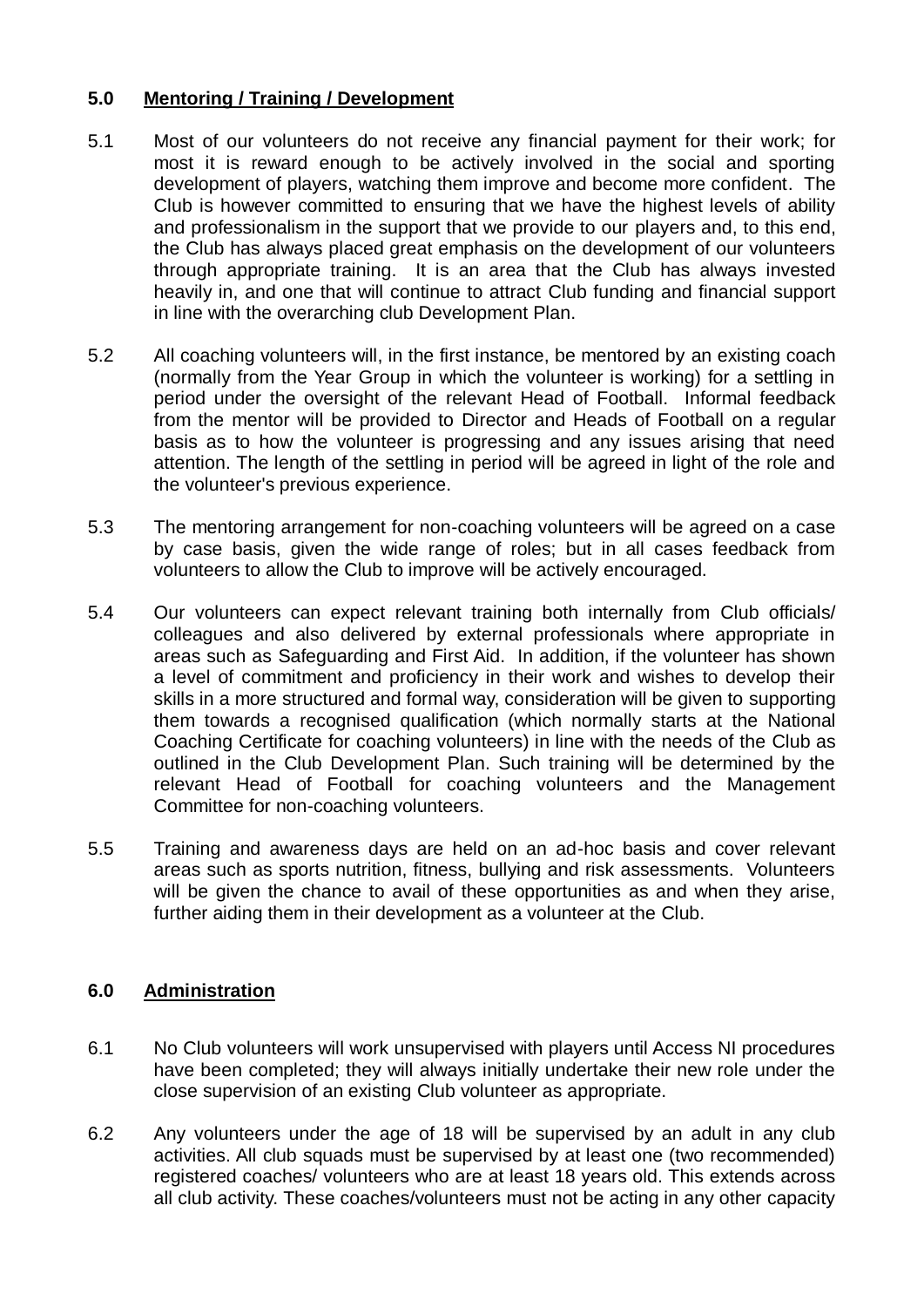during the time in which they have responsibility for the players.

- 6.3 Any volunteer doing unsupervised work with children and vulnerable adults shall, under the direction of the Club's Safeguarding Officer, complete the necessary Access NI procedures within six weeks of beginning working as a volunteer. They shall also complete an IFA Safeguarding Course (or appropriate equivalent) within three months of starting work in such a role.
- 6.4 Following completion of the induction process and Access NI processes, the Club will provide appropriate club clothing to the volunteer. Such consideration will take into account the nature of their role, their work to date, their level of commitment and the likelihood of them remaining with the club for the foreseeable future. Once Club clothing has been provided, it must be worn by the volunteer whenever representing the Club. It must be returned when a volunteer leaves the Club.
- 6.5 The Club will retain records on all club volunteers. These will include
	- Contact details and other relevant personal information (eg. medical information)
	- Role(s)
	- Date of starting
	- Induction form
	- Signing off of any initial settling in period
	- Volunteer Agreement Form(s)
	- Any complaints or grievances

The confidentiality of such information will be respected, whether it is held in analogue or digital form, and it will only be shared with Club Officials and other authorities as required to enable effective management of the Club.

#### **7.0 Code of Conduct**

7.1 All Club volunteers, coaches and officials are required to abide by the Club's Code of Conduct for Volunteers. A copy of this document will be provided to all Club volunteers as part of their induction and they are required to confirm in the Volunteer Agreement Form they have received, read and understood the document. It outlines the minimum standard that the Club will accept from all people working within the Club; its intention is to safeguard everyone's interests.

#### **8.0 Complaints / Discipline**

- 8.1 All persons employed by the Club, whether in a voluntary capacity or otherwise, are subject to the Club's Complaints and Discipline Policy which outlines how such matters are dealt with at the Club on receipt of a complaint or following a reported incident.
- 8.2 In addition, all Club officials, coaches and coaching volunteers are expected to adhere to the rules of the IFA, NIBFA and their respective Leagues where appropriate during their time with the Club.